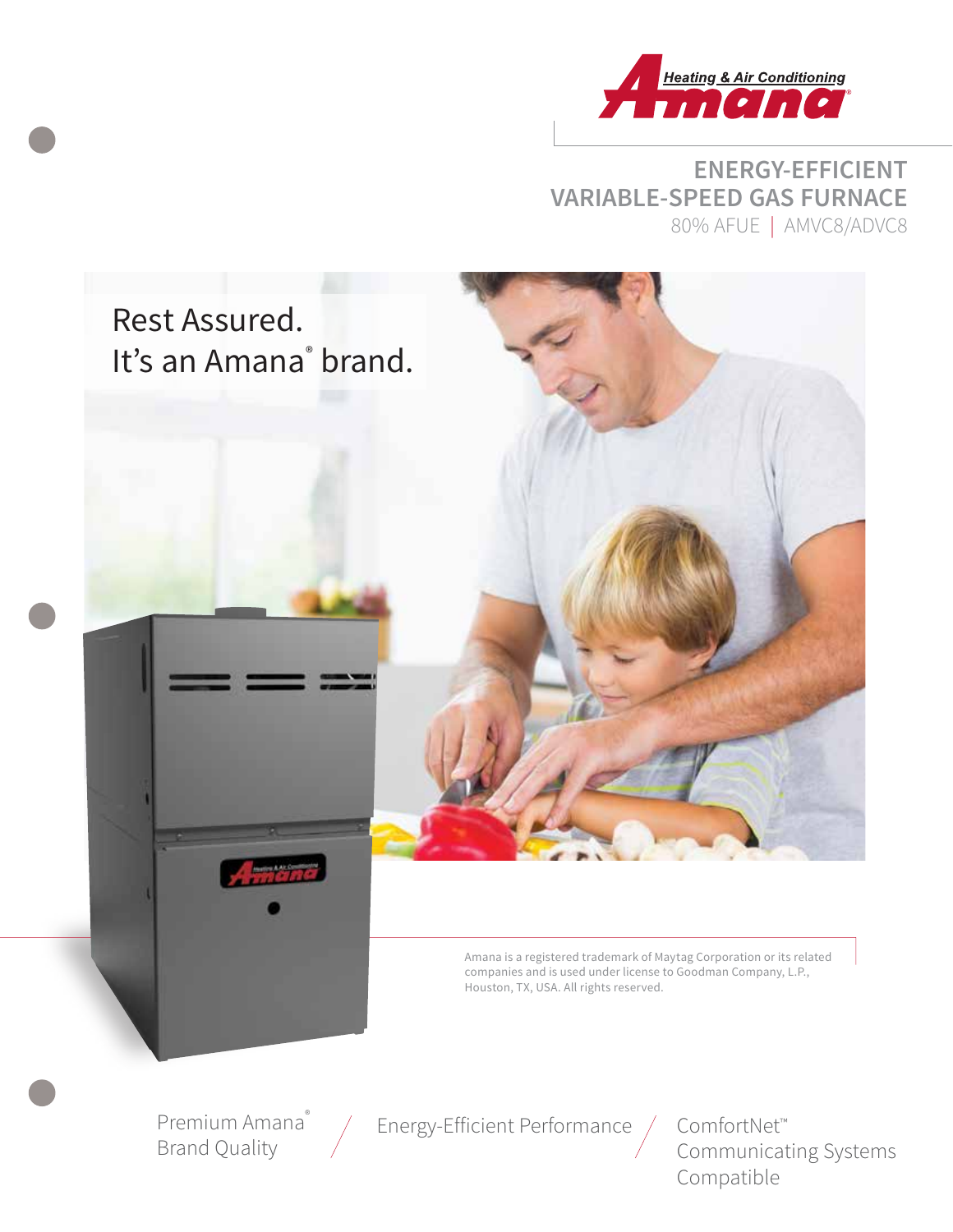# **TWO-STAGE VARIABLE SPEED GAS FURNACE**

80% AFUE | AMVC8/ADVC8

# Features to be proud of:



#### **ComfortNet™ Communicating System Compatible**

Thermostats have evolved beyond just indoor temperature adjustments, and a ComfortNet communicating control offers an abundance of easy-to-use, comfort-enhancing capabilities on its stylish touch-screen LCD display. From programmable, scheduled temperature settings and optional remote system control to continuous performance monitoring and automated maintenance alerts, a ComfortNet control offers an advantage in home comfort and control compared to non-programmable thermostats.



#### **Quiet Comfort**

Many homeowners may think the best gas furnaces are not seen or heard. That's why Amana brand AMVC8/ADVC8 Variable-Speed furnaces are insulated for noise reduction. However, the real secret to its unobtrusiveness is that it strives to operate on low capacity as often and as long as possible and, therefore, produces up to 25% of the normal high-fire and circulating blower sound as compared to single-speed units.



#### **Energy Efficiency**

Energy efficiency equates to cost savings. A gas furnace's efficiency rating can primarily be determined by two factors: its AFUE rating (Annual Fuel Utilization Efficiency), which indicates what

percentage of each dollar of natural gas purchased is actually used to heat your home; and the type of blower used in the furnace.

A new Amana Variable-Speed Furnace offers 80% AFUE, as opposed to lower ratings of less efficient gas furnaces. Its variable-speed blower can improve its efficiency rating and enable the furnace to maintain consistent warmth in lowheat capacity mode without inefficient high-heat surges associated with single speed gas furnaces.

# Feel all warm and fuzzy inside about your decision

Enjoying reliable, energy-efficient warmth in your home when it's cold outside is but one way an Amana® brand AMVC8/ADVC8 Two-Stage, Variable-Speed Furnace can bring comfort to you and your family. It also warms your heart to know that indoor comfort is being delivered by one of the country's most trusted and enduring consumer brands. But that's not all that distinguishes the venerable Amana brand:

### *Component upgrade offers better performance in exchange*

The most critical component of a furnace is its heat exchanger. The Amana brand heat exchanger is built to deliver durability and performance. Along with our SureStart® Ignition System and its silicon nitride igniter, Amana brand furnaces' key components continue to set our standards for reliability.

#### *Twice the technology in one efficient furnace*

Operating at 80% efficiency (up to 20% greater than many existing gas furnaces in operation today), the AMVC8/ADVC8 furnace with twostage heating technology provides consistent, cost-saving comfort throughout the home. Its variablespeed blower uses as little energy as a 100-watt light bulb to deliver

even, constant warmth room-toroom, floor-to-ceiling. And its auto-comfort setting helps sustain ideal humidity and temperature control, even in cooling mode, by gradually adjusting the blower's speed

to match optimal efficiency with exceptional dehumidification.

## *Once in a lifetime — the security of the Amana brand's amazing warranties*

To truly seal the deal, Amana brand gas furnaces are backed by industry-leading limited warranties\*. The majority of our gas furnaces are backed by a Lifetime Unit Replacement Limited Warranty\*, while all Amana brand products feature a 10-Year Parts Limited Warranty\*. Together these warranties combine to offer you a level of purchase protection that's the stuff of legend.



**LIMITED**<br>WARRANTY

PARTS

**LIMITED** 

Complete warranty details available from your local dealer or at www.amana-hac.com. To receive the Lifetime Unit Replacement Limited Warranty (good for as long as you own your home) and 10-Year Parts Limited Warranty, online registration must be completed within 60 days of installation. Online registration is not required in California or Quebec.

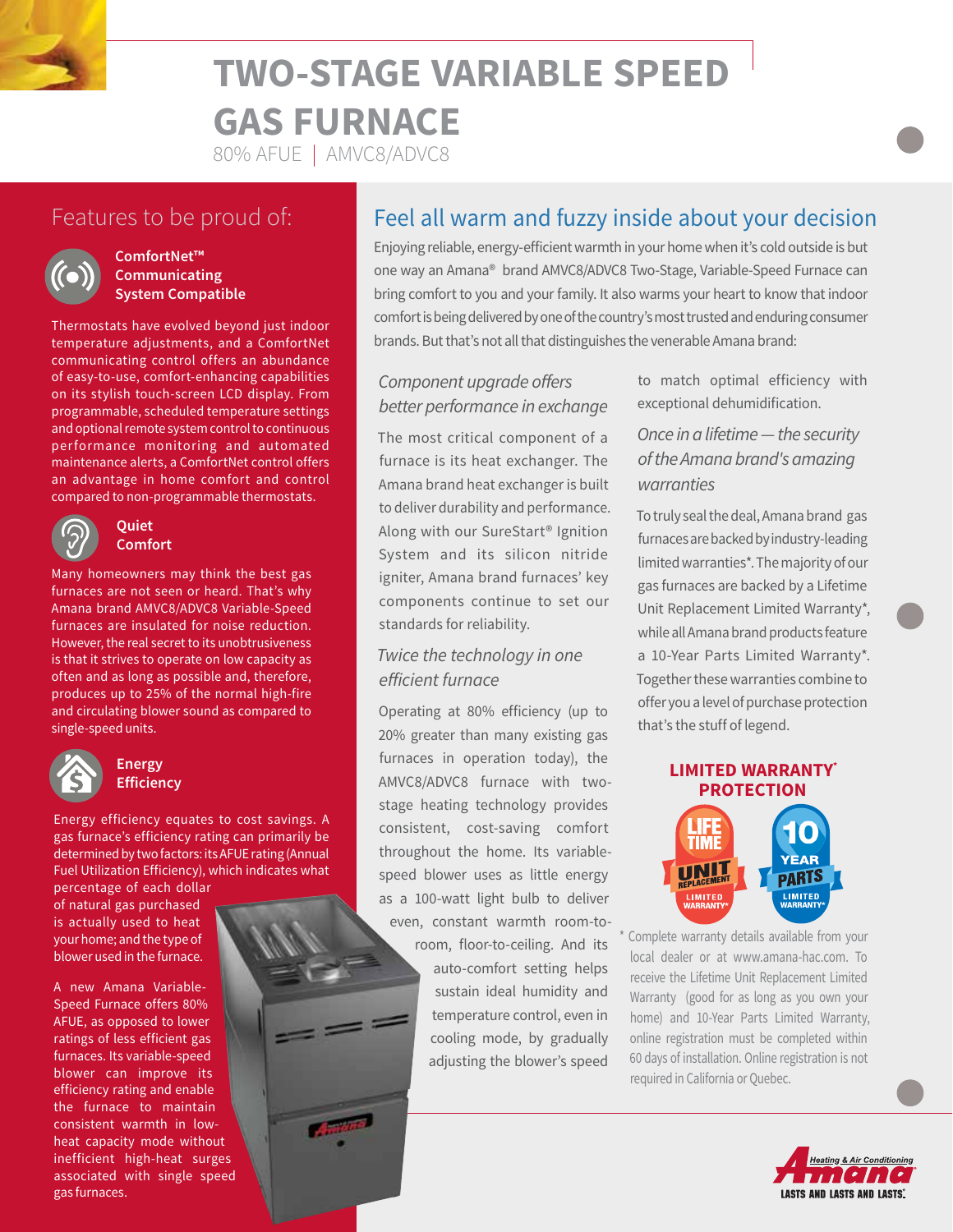

# The Amana® brand AMVC8/ ADVC8 Energy-Efficient Gas Furnace advantages:

- ◯ 80% AFUE Converts 80 cents of every energy dollar into indoor comfort in your home.
- $\bullet$  ComfortNet<sup>™</sup> Communicating Systems compatible – Continuously monitors system performance and allows remote control of system as an option.
- Stainless-Steel Tubular Primary Heat Exchanger – Unique tubular stainless-steel construction formed using wrinklebend technology results in an extremely durable heat exchanger.
- L Two-Stage Gas Valve Reduces energy needed during moderate demand to deliver outstanding comfort and efficiency as compared to single-stage gas valves.
- L Self-Diagnostic Control Board Continuously monitors the system for consistent, reliable operation, stores last diagnostic codes in memory and indicates condition through a flashing LED for quick troubleshooting.
- $\bullet$  Continuous Air Circulation Provides added filtration and keeps air moving throughout your home to help maintain comfort.
- $\bullet$  Heavy-gauge steel cabinet with Powder-Paint Finish – Durable baked-enamel finish resists corrosion and protects essential components.
- Corrosion-Resistant Vent Variable-Speed Blower – Provides quiet system startup and shutdown with highly-efficient performance.
- $\bullet$  Thermally insulated cabinet The fully-insulated cabinet means air leakage of less than 2% to maximize heat transfer efficiency and lower blower noise.
- $\bullet$  Silicon Nitride Igniter Eliminates the need for an energy-wasting pilot light.



## A legacy of comfort The impeccable reputation of an American original

Amana brand heating and cooling systems are a part of the enduring legacy of one of America's most recognized and respected brands. Originating eight decades ago in Amana, Iowa, the brand is synonymous with long-lasting, premium quality products — from home appliances to heating and air conditioning equipment. Chances are, you and generations before you have enjoyed the dependable performance and longevity the Amana brand continues to deliver.



**Proudly Assembled in Texas and Tennessee**